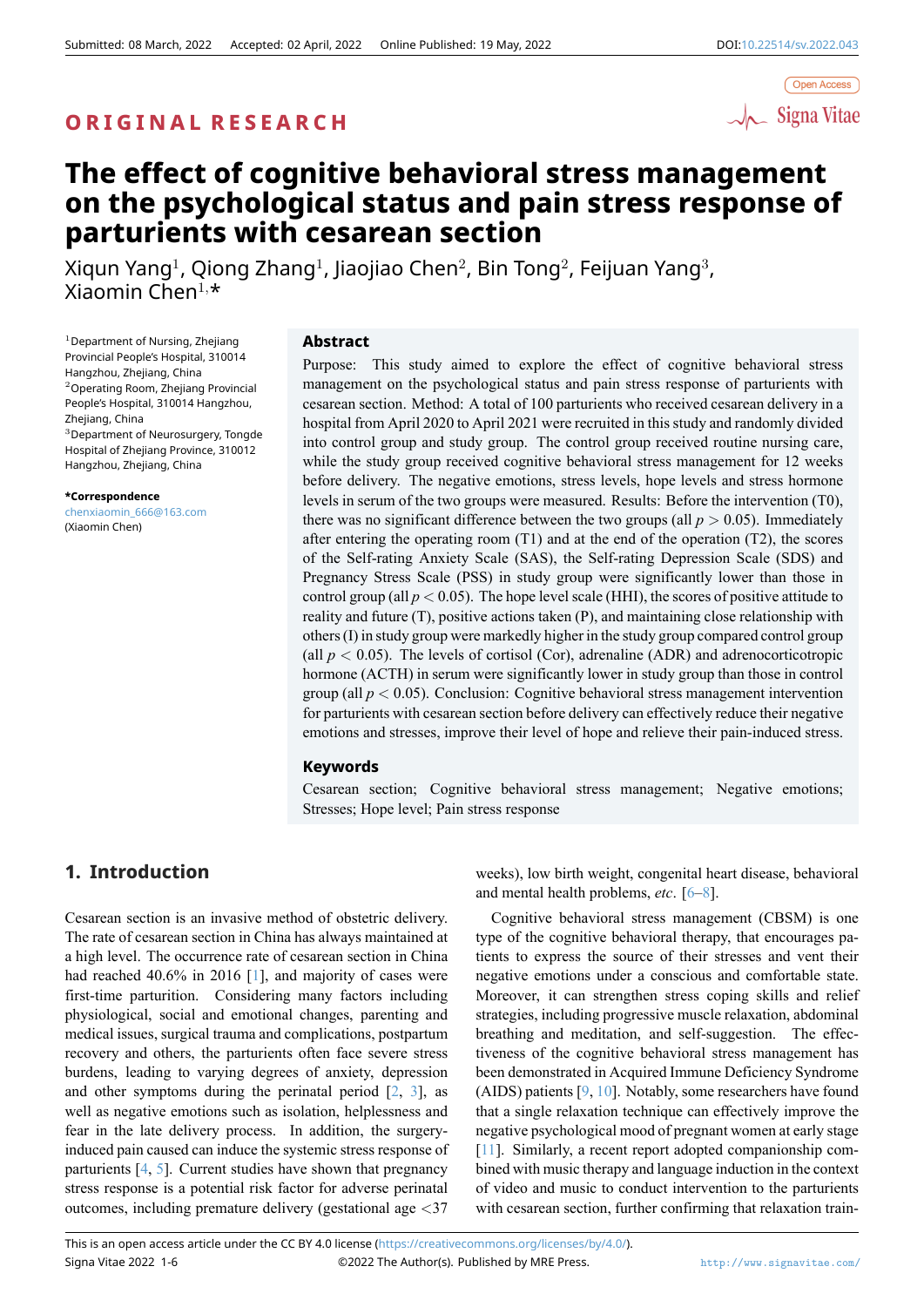ing can effectively reduce negative emotions such as anxiety and depression of the parturients.

This study aimed to explore the effect of cognitive behavioral stress management intervention combined with positive psychology on the psychological status and pain stress response of parturients with cesarean section. By comparing the differences of the negative emotions, stress levels, hope levels and serum stress hormone levels between the study group and the control group, we found that cognitive behavioral stress management intervention could help parturients with cesarean section before delivery effectively reduce negative emotions and stresses, improve the level of hope and relieve their paininduced stress.

# **2. Materials and methods**

# **2.1 General information**

A total of 100 parturients who had undergone cesarean section delivery in Zhejiang Provincial People's Hospital were selected as the research objects, and they were divided into a control group and a study group with 50 cases in each group according to the random number table method. The average age in the control group was (31.52 *±* 5.05) years old, and the average body weight before delivery was (69.02 *±* 6.79) kg. The average age in the study group was  $(32.22 \pm 5.41)$  years old, and the average body weight before delivery was (68.42 *±* 6.24) kg. There was no statistically significant difference in age or body weight between the two groups of parturients (all  $p > 0.05$ , so the data of the two groups were comparable.

# **2.2 Inclusion and exclusion criteria**

The inclusion criteria included: (1) primipara; (2) meet the indications for cesarean section; (3) normal cognitive function; (4) can accept spinal anesthesia; (5) the parturient herself or her family members signed the informed consent form. The exclusion criteria included: (1) combined with prenatal depression, anxiety or other mood disorders; (2) combined with schizophrenia or other mental disorders; (3) combined with pneumonia or other systemic infectious diseases; (4) combined with malignant tumor diseases.

# **2.3 Methods of intervention**

The parturients in the control group received routine treatments and nursing care during the entire pregnancy. Twelve weeks before the expected delivery date, they received routine cesarean section related health education, improved examination, diet and posture guidance, and perioperative preparation and other clinical treatment. During the delivery, they received routine nursing care, including non-invasive connection methods to monitor blood pressure, heart rate, blood oxygen saturation and other vital signs, assistance to proper position during spinal anesthesia, and information of the delivery process in real time.

On the basis of the control group, cognitive behavioral stress management was carried out in the study group with group intervention as the main strategy and "one-on-one" as the supplement 12 weeks before the expected delivery date. Group

intervention is mainly based on group courses, with 5–8 people as a group, once a week, 120 min each time (90 min for stress management, and 30 min for relaxation training), which lasted for 10 weeks. The detailed contents were as following: (1) Psychologists were invited to give lectures on the physiological impacts of stresses, cognitive behavioral explanations of stresses and emotions, rational thinking replacement, coping skills training, self-confidence training, anger management, how to identify social support resources, *etc*. The researchers adopted empathy, encouragement, exemplification, questioning and other techniques to establish the basis of trust with patients, and utilized positive psychological strategies to create a friendly and supportive atmosphere. (2) Relaxation training: A variety of relaxation techniques were demonstrated by uniformly trained specialized nurses to develop progressive muscle relaxation, meditation, and self-suggestion training. *⃝*1 Progressive relaxation training guidance: firstly, take a deep breath for 3 times to relax the whole body, and then contract and relax the muscle groups of the hands *→* arms *→* face *→* neck *→* shoulders *→* chest *→* back *→* legs → feet to achieve tension and relaxation of the whole body muscles, and each time the practice lasts for 30 min; *②*Meditation and self-suggestion training guidance: The researchers provide soft and relaxing music, place the parturients in a quiet environment, and guide the parturients to take a relaxed and natural body posture and close the eyes to gradually relax their mood. And then the parturients are guided to imagine pleasant scenes and situations that can clarify their values or attitudes, and each time the practice lasts for 30 min. (3) Expressive support training: the researchers provide a group form of social support environment to the parturients, so that they can express their stresses and bad emotions, support each other and reduce loneliness, obtain more family and social supports, and change their selfappearance and self-awareness. In that way, they would have normalized experience, improved emotional expression, and their fear and incorrect understanding of the future can be resolved. The individual intervention adopts the form of "oneon-one". The researcher evaluates and identifies the existing psychological problems of the parturients, guides them to talk and vent, promptly relieves their negative emotions, and further guides and strengthens the behavioral intervention, relaxation skills and other psychological knowledge from the group intervention courses, urge them to practice meditation as required to achieve behavior changes, and provide individualized guidance at any time.

# **2.4 Observation indicators**

Before the implementation of the intervention (T0), immediately after entering the operating room (T1), and at the end of the operation (T2), the Self-rating Anxiety Scale (SAS) and the Self-rating Depression Scale (SDS) were used to assess the negative motion level of the parturients. SAS and SDS were compiled by Zung. Both scales contain 20 statement items, which are scored according to Likert 4-level scoring (no or rarely met, occasionally met, often met, always/almost always met) and multiplied by 1.25 to get the final standard score. The higher score indicates the more severe negative emotions.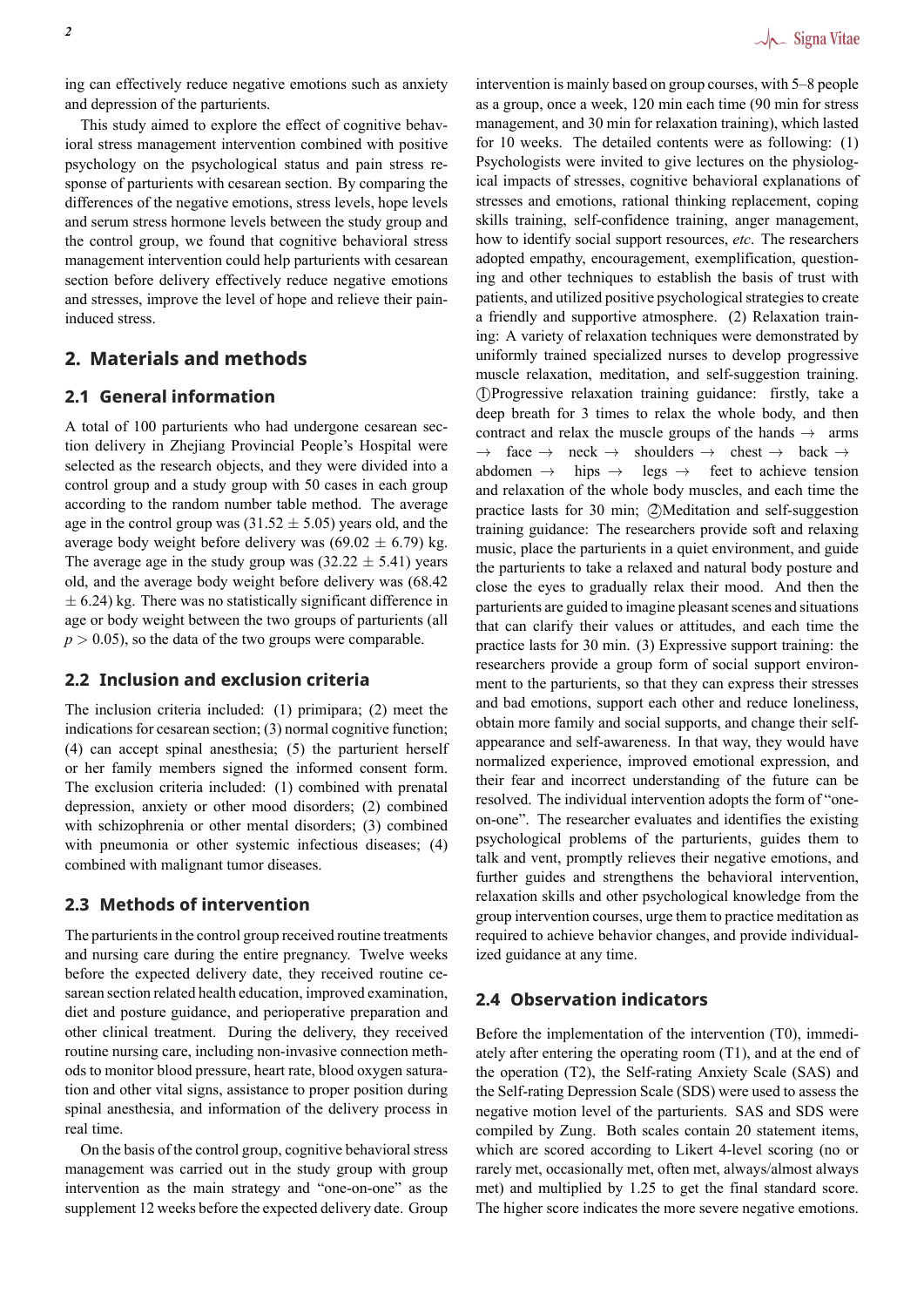The Pregnancy Stress Scale (PSS) was used to evaluate the stress levels of the two groups. The scale was compiled by Chen *et al*. [12], which contains 30 items and is divided into 4 dimensions, which include: Dimension 1: The pressure caused by recognizing their roles as parents; Dimension 2: The pressure caused by ensuring the health and safety of the mother and th[e c](#page-5-3)hild; Dimension 3: The pressure caused by body shape and physical activity changes; Dimension 4: Other factors. By adopting Likert 4-level scoring method, each item is counted separately: 0–3 points, and the cumulative score of each item is the total score. The higher the total score, the greater the stress experienced by the parturients during pregnancy. The Herth Hope Index (HHI) was used to assess the patient's level of hope, including 12 items and 3 dimensions, namely, positive attitudes towards reality and future (T), positive actions taken (P), and maintaining close relationships with others (I). Using Likert 4-level scoring method, the total score is 12 to 48 points, of which 12 to 23 points are regarded as low level, 24 to 35 points are regarded as medium level, and 36 to 48 points are regarded as high level. At the same time point, cubital venous blood samples were obtained from the two groups of parturients. After anticoagulation treatment, radioimmunoassay was used to detect the content of stress hormones including cortisol (Cor), adrenaline (ADR) and adrenocorticotropic hormone (ACTH).

### **2.5 Statistical analysis**

The data were analyzed by SPSS25.0 software (International Business Machines Corporation, IBM, Armonk, NY, USA), and the measurement data of normal distribution are expressed as mean  $\pm$  standard deviation groups ( $\bar{x} \pm s$ ), and the comparison between groups was analyzed by *t* test. The measurement data of non-normal distribution is expressed by the median and interquartile range M (P25, P75), and the rank sum test was used for comparison between groups. The test level is  $\alpha$  = 0.05, and the statistically significant difference is indicated by  $p < 0.05$ .

# **3. Results**

#### **3.1 Negative emotions score**

As shown in Table 1, at T0, there was no significant difference in SAS and SDS scores between the two groups of parturients (all  $p > 0.05$ ). At T1 and T2, the SAS and SDS scores of the study group were significantly lower than those of the control group (all  $p < 0.05$ ).

### **3.2 Stress level score**

As shown in Table 2, at T0, there was no statistically significant difference between the two groups in PSS scores in all dimensions (all  $p > 0.05$ ). At T1 and T2, the scores of the four dimensions of PSS in the study group were markedly lower than those in the co[nt](#page-3-1)rol group (all  $p < 0.05$ ).

#### **3.3 Hope level score**

As shown in Table 3, at T0, there was no statistically significant difference in HHI scores between the two groups of parturients (all  $p > 0.05$ ). At T1 and T2, the scores of the three dimensions of T, P and I in the HHI of the study group were profoundly higher than those of the control group (all  $p < 0.05$ ).

#### **3.4 Stress hormones content**

As shown in Table 4, at T0, there was no significant difference in the levels of stress hormones in serum of the two groups of parturients (all  $p > 0.05$ ). At T1 and T2, the levels of Cor, ADR and ACTH in serum of the parturients in the study group were significantly [lo](#page-4-6)wer than those of the control group (all *p*  $< 0.05$ ).

# **4. Discussion**

At present, the rate of cesarean section in China is gradually increasing. Childbirth is a major important experience in a person's life. The psychophysiology and social adaptation of the parturient at the perinatal stage are unstable. This study found that the implementation of cognitive behavioral stress management with group intervention as the main and "one-onone" as the supplement 12 weeks before the expected date of delivery can significantly alleviate the anxiety and depression of the parturients in the study group at the beginning and the end of the operation. The SAS and SDS scores were significantly lower in the study group. Health education or conversation helped the parturients to obtain targeted information, improve bad cognition, and eliminate their negative emotions. At the same time mobilizing the social support system, and carrying out the progressive whole body relaxation training and other behavioral intervention methods to actively cope with various stress responses significantly improved their level of hope and relieve their pain-induced stress.

Studies in other countries have found that the stress level of the parturients at the later stage of pregnancy is significantly higher than that at the early stage  $[13, 14]$ . Cognitive behavioral stress management can effectively prevent and control stress levels [15], and its critical elements include cognitive structure adjustment, improvement of stress awareness, relaxation training, problem-solving [tra](#page-5-4)i[nin](#page-5-5)g, self-management and sufficient social support. Li *et al*. [16] used cognitive behavioral str[ess](#page-5-6) management based on cognitive intervention, relaxation skills training, problem-solving training and social supports on pregnant women by conducting intervention for 7 times during the whole pregnancy, wh[ich](#page-5-7) can effectively reduce the stress level of parturients. This study found that effective cognitive behavioral stress management can relieve parturients' stress during pregnancy, especially the stresses caused by changes in parental roles, health and safety of mother and child, and appearance. Through face-to-face communication, nursing professionals can assess and understand the sources of the parturients' stresses, and provide them with further interventions accordingly [17]. In addition, consistent with previous studies [18], this study provides guidance for the parturients on relaxation skills, such as breath and muscle relaxation, and utilization of relaxing imagery, which can effectively relieve stresses.

Hope, as a dynamic [in](#page-5-8)ner energy, can guide the parturient to smoothly go through the delivery process and happily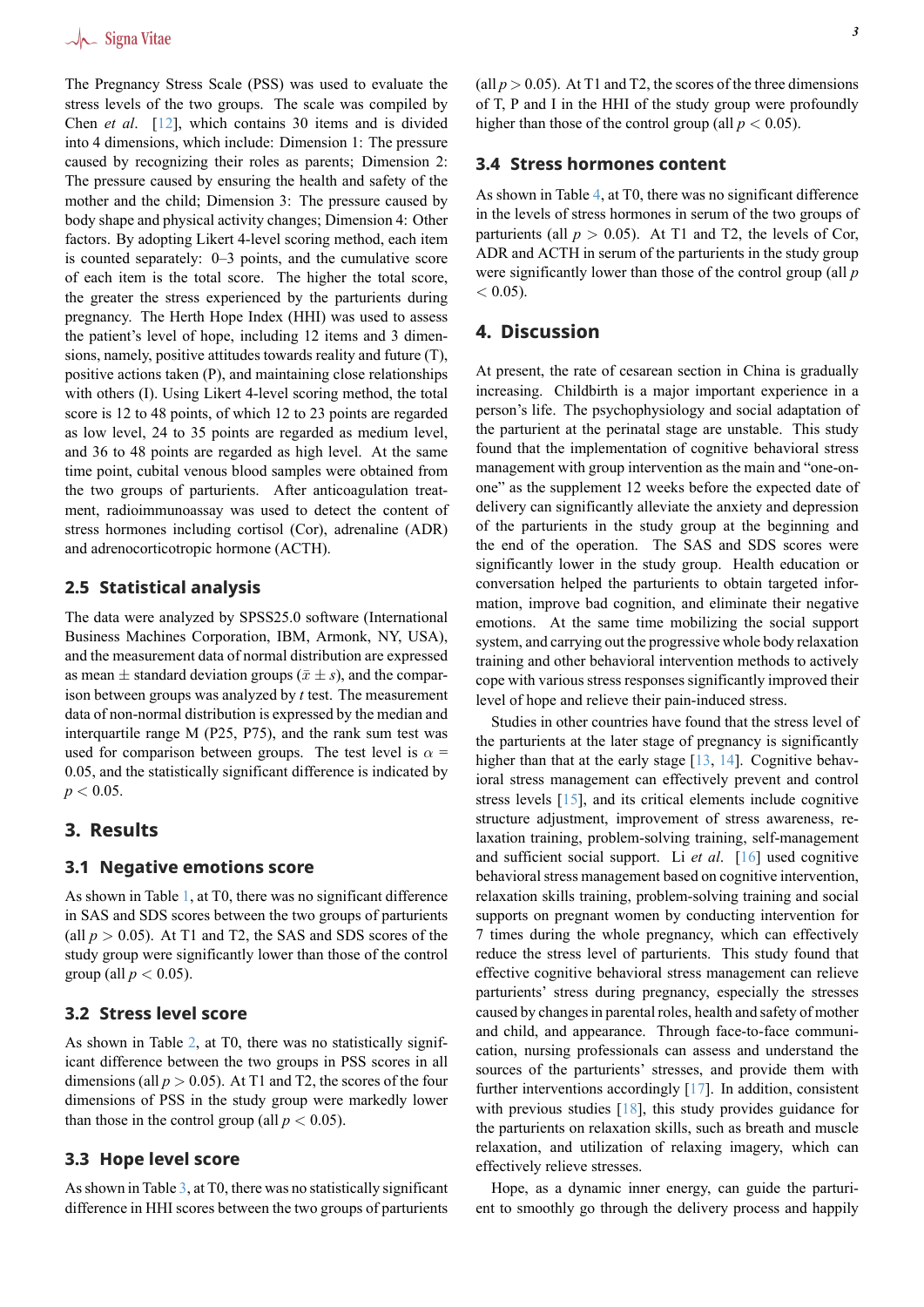<span id="page-3-0"></span>

| Group         | Number |                  | <b>SAS</b>       |                  | <b>SDS</b>       |                  |                  |  |
|---------------|--------|------------------|------------------|------------------|------------------|------------------|------------------|--|
|               |        | T0               | Τ1               | T <sub>2</sub>   | T0               | T1               | T <sub>2</sub>   |  |
| Control group | 50     | $58.56 \pm 5.54$ | $58.18 \pm 5.18$ | $51.76 \pm 6.47$ | $56.08 \pm 7.01$ | $55.22 \pm 5.69$ | $47.86 \pm 6.78$ |  |
| Study group   | 50     | $60.02 \pm 7.72$ | $52.00 \pm 5.89$ | $42.10 \pm 4.93$ | $58.32 + 5.27$   | $52.64 \pm 6.04$ | $41.08 \pm 4.60$ |  |
| t value       |        | $-1.086$         | 5.582            | 8.398            | $-1.806$         | 2.198            | 5.853            |  |
| $p$ value     |        | 0.28             | $\Omega$         |                  | 0.074            | 0.03             | $\theta$         |  |

<code>TABLE 1. Comparison of negative emotion scores between the two groups ( $\bar{x} \pm s$ ).</code>

*The p value less than 0.05 was considered statistical significance. SAS: Self-rating Anxiety Scale; SDS: the Self-rating Depression Scale; T0: the time before the intervention; T1: the time immediately after entering the operating room; T2: the time at the end of the operation.*

<span id="page-3-1"></span>

| TABLE 2. Comparison of the stress level scores of the two groups (M (P25, P75)). |        |                |                                    |                |                                       |                |                  |  |  |
|----------------------------------------------------------------------------------|--------|----------------|------------------------------------|----------------|---------------------------------------|----------------|------------------|--|--|
| Group                                                                            | Number |                | Parent role                        |                | Health and safety of mother and child |                |                  |  |  |
|                                                                                  |        | T <sub>0</sub> | T1                                 | T <sub>2</sub> | T <sub>0</sub>                        | T <sub>1</sub> | T <sub>2</sub>   |  |  |
| Control group                                                                    | 50     | 32(29, 35)     | 15(14, 18)                         | 24(22, 28)     | 18(16, 21)                            | 15(14, 18)     | 15(13, 18)       |  |  |
| Study group                                                                      | 50     | 30(26, 34)     | 14(12, 15)                         | 21(18, 23)     | 18(16, 21)                            | 15(13, 17)     | 14(11, 15)       |  |  |
| Z value                                                                          |        | $-1.157$       | $-4.828$                           | $-4.022$       | $-0.402$                              | $-3.354$       | $-3.786$         |  |  |
| $p$ value                                                                        |        | 0.247          | $\theta$                           | $\theta$       | 0.688                                 | 0.001          | $\boldsymbol{0}$ |  |  |
| Group                                                                            | Number |                | Changes in body shape and activity |                | Other factors                         |                |                  |  |  |
|                                                                                  |        | T <sub>0</sub> | T1                                 | T <sub>2</sub> | T <sub>0</sub>                        | T1             | T <sub>2</sub>   |  |  |
| Control group                                                                    | 50     | 9(7, 10)       | 7(6, 9)                            | 6(5, 7)        | 6(6, 7)                               | 5(4, 6)        | 4(3, 5)          |  |  |
| Study group                                                                      | 50     | 9(7, 10)       | 6(5, 7)                            | 4(3, 6)        | 7(5, 7)                               | 4(3, 6)        | 3(2, 4)          |  |  |
| $Z$ value                                                                        |        | $-0.949$       | $-2.82$                            | $-4.758$       | $-0.468$                              | $-2.51$        | $-3.408$         |  |  |
| $p$ value                                                                        |        | 0.342          | 0.005                              | $\theta$       | 0.64                                  | 0.012          | 0.001            |  |  |

*The p value less than 0.05 was considered statistical significance. T0: the time before the intervention; T1: the time immediately after entering the operating room; T2: the time at the end of the operation.*

|                  |        | $\overline{\phantom{a}}$ |               |                |                |               |                | $\overline{\phantom{a}}$ |               |                |  |
|------------------|--------|--------------------------|---------------|----------------|----------------|---------------|----------------|--------------------------|---------------|----------------|--|
| Group            | Number |                          | $\mathsf{T}$  |                |                | P             |                |                          |               |                |  |
|                  |        | T <sub>0</sub>           | T1            | T <sub>2</sub> | T <sub>0</sub> | T1            | T <sub>2</sub> | T <sub>0</sub>           | Τ1            | T <sub>2</sub> |  |
| Control<br>group | 50     | 11(9, 12)                | 12(10,<br>13) | 13(12,<br>15)  | 10(9, 12)      | 11(10,<br>12) | 12(11,<br>13)  | 11(9, 11)                | 11(9, 12)     | 12(10,<br>13)  |  |
| Study<br>group   | 50     | 11(10,<br>12)            | 13(12,<br>15) | 15(13,<br>16)  | 10(9, 11)      | 13(11,<br>13) | 15(14,<br>16)  | 11(9, 12)                | 12(11,<br>14) | 14(12,<br>15)  |  |
| Z value          |        | $-0.811$                 | $-2.381$      | $-4.074$       | $-0.893$       | $-4.151$      | $-6.734$       | $-0.737$                 | $-4.471$      | $-5.357$       |  |
| $p$ value        |        | 0.417                    | 0.017         | 0              | 0.372          | $\theta$      | $\theta$       | 0.461                    | $\theta$      | $\mathbf{0}$   |  |

**TA B L E 3. Comparison of the hope level scores of the two groups (M (P25, P75)).**

*The p value less than 0.05 was considered statistical significance. T: positive attitudes towards reality and future, P: positive actions taken, I: maintaining close relationships with others; T0: the time before the intervention; T1: the time immediately after entering the operating room; T2: the time at the end of the operation.*

accept the new life thereafter [19]. Some parturients lack the knowledge about parturition and the whole process of childbirth, so they always have fear about delivery [20, 21]. Moreover, they often suffer from gains and losses after childbirth, worry about physical recov[ery](#page-5-9) and baby care, and cannot face their future life with positive attitudes, which easily cause depression. Studies have shown [22] that the level of [ho](#page-5-10)[pe i](#page-5-11)s negatively correlated with the severity of negative emotions from cesarean section, and a high level of hope is one of the important reasons for the good outcome of cesarean section. This study found that cognitive b[eha](#page-5-12)vioral stress management can effectively improve the level of hope of the parturients with cesarean section during delivery, which is also an inevitable result and an important reason for the relief of their negative emotions. The results suggest that the nursing staff should provide timely spiritual support to the primipara, resolve their negative emotions, rebuild their hope and belief, and guide them to formulate appropriate short-term, medium-term, and long-term goals to maintain a positive and optimistic attitude, to improve their level of hope, and to secure the mental health of the parturients.

Due to the trauma of cesarean section, such as skin incision,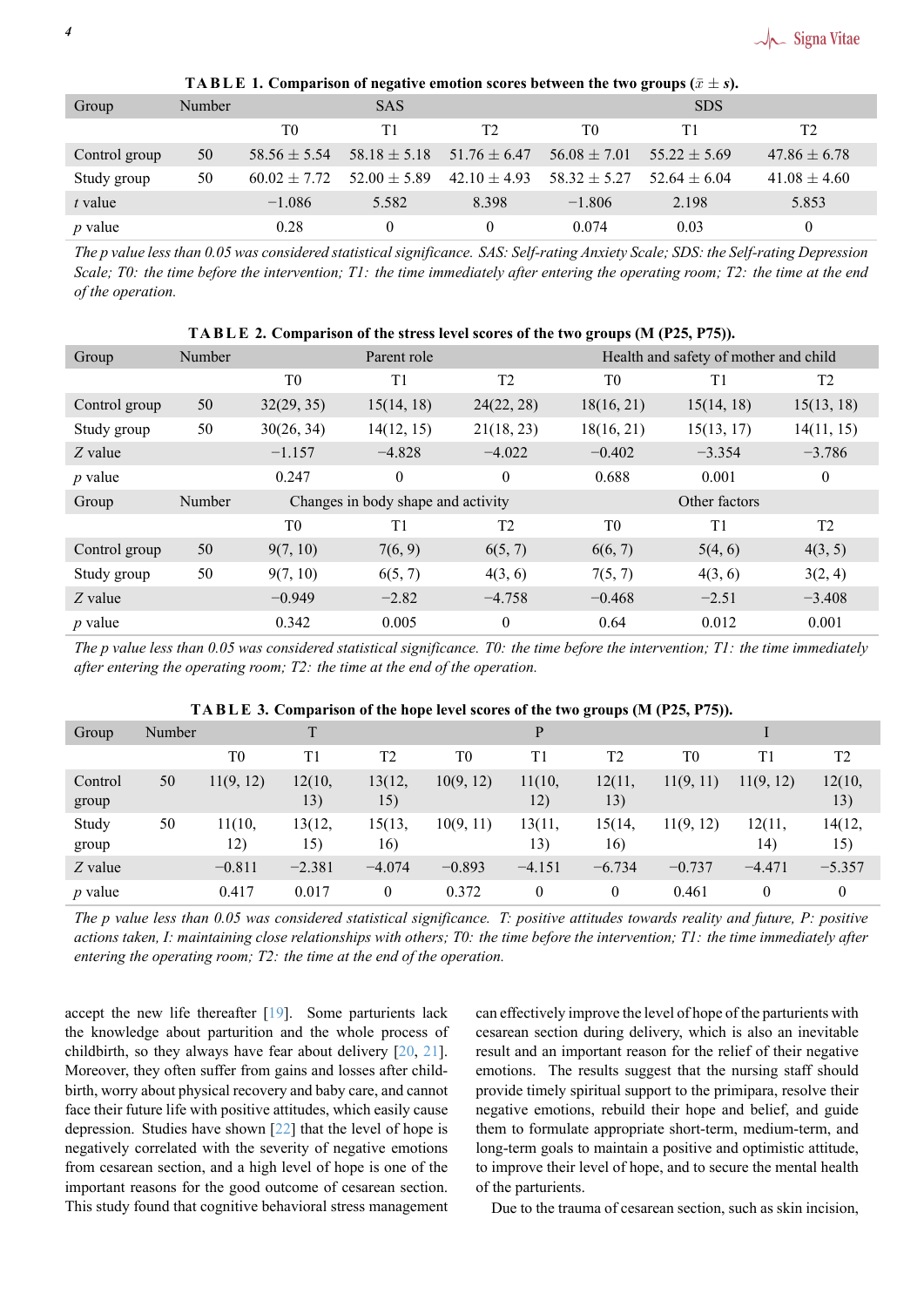<span id="page-4-6"></span>

| Group            | Number | $Cor$ (nmol/L)        |                       |                       | $ADR$ (pg/mL)       |                     |                     | $\angle$ ACTH (pg/mL) |                     |                     |
|------------------|--------|-----------------------|-----------------------|-----------------------|---------------------|---------------------|---------------------|-----------------------|---------------------|---------------------|
|                  |        | T <sub>0</sub>        | T1                    | T <sub>2</sub>        | T <sub>0</sub>      | T1                  | T <sub>2</sub>      | T0                    |                     | T <sub>2</sub>      |
| Control<br>group | 50     | 581.78<br>$\pm 62.89$ | 735.46<br>$\pm$ 85.30 | $622.5 \pm$<br>68.33  | $71.3 +$<br>8.39    | $93.8 \pm$<br>7.92  | $80.42 \pm$<br>7.77 | $30.7 \pm$<br>3.45    | 47.56 $\pm$<br>5.44 | 40.64 $\pm$<br>4.31 |
| Study<br>group   | 50     | 601.72<br>$\pm$ 53.53 | 630.56<br>$\pm$ 57.96 | 557.08<br>$\pm 74.79$ | $68.32 \pm$<br>8.90 | $81.68 \pm$<br>9.12 | $65.14 \pm$<br>8.11 | $30.52 \pm$<br>3.81   | 40.38 $\pm$<br>4.67 | $34.02 \pm$<br>4.61 |
| $t$ value        |        | $-1.707$              | 7.193                 | 4.566                 | 1.723               | 7.096               | 9.616               | 0.247                 | 7.079               | 7.419               |
| $p$ value        |        | 0.091                 | $\theta$              | $\theta$              | 0.088               | $\theta$            | $\theta$            | 0.805                 | $\theta$            | $\theta$            |

**TABLE 4. Comparison of stress hormones content of the two groups**  $(\bar{x} \pm s)$ **.** 

*The p value less than 0.05 was considered statistical significance. Cor: cortisol; ADR: adrenaline; ACTH: adrenocorticotropic hormone; T0: the time before the intervention; T1: the time immediately after entering the operating room; T2: the time at the end of the operation.*

delivery of the fetus, and compression to stop bleeding, the parturients will feel obvious pain [23, 24]. Severe pain can directly lead to systemic stress response of the parturient. Because of that, large amounts of stress hormones, such as Cor, ADR, and ACTH are synthesized and secreted, leading to the increased heart rate and blood pres[sur](#page-5-13)e [of](#page-5-14) the parturient. All those phenomena are not conducive to intraoperative hemostasis and increases the incidence of postoperative hemorrhage [25]. This study found that cognitive behavioral stress management can reduce the parturient' serum levels of stress hormones like Cor, ADR and ACTH at T1 and T2, confirming that it can effectively reduce the severity of systemic stress during t[he](#page-5-15) delivery process. The effects of the intervention may be due to that stress cognition, relaxation training, and expressive support will have certain impacts on the sympathetic nerves of the parturients, thereby alleviating the body's stress response to the operation. On the other hand, cognitive behavioral stress management can stimulate the parturient and cause their central nervous system to release neurotransmitters to improve the level of encephalin in their bodies, thereby achieving the effect of pain relief. Moreover, imagery training will also help the parturients to ignore pain stimuli to a certain extent. Taken together, these results suggest that cognitive behavioral stress management can be used as one of the effective interventions to relieve parturients' pain in clinical practice. Nevertheless, our investigation still has some limitations. Given the limitation of patients and short duration of treatment, our conclusion should be paid more efforts in the future, through expanding the number of patients and prolonging the treatment duration.

# **5. Conclusion**

In conclusion, behavioral stress management intervention for parturients with cesarean section can effectively reduce their anxiety, cognitive depression and other negative emotions, relieve their stresses, improve their level of hope, and reduce pain-induced stress response during the delivery process.

#### **AUTHOR CONTRIBUTIONS**

XQY and JJC—designed the study and wrote the draft of the manuscript; FJY and BT—collected the data and analyzed the data; XMC and QZ—supervised the data collection and reviewed the draft of the manuscript. All authors have read and approved the manuscript.

# **ETHICS APPROVAL AND CONSENT TO PARTICIPATE**

This study was approved by the Medical Ethics Committee of Zhejiang Provincial People's Hospital (Approval No. 2022- 112) and the parturients were given informed consent.

#### **ACKNOWLEDGMENT**

Thank numerous individuals participated in this study.

#### **FUNDING**

This work was funded by Zhejiang Medical and Health Project, grant number No. 2021ky031.

#### **CONFLICT OF INTEREST**

The authors declare no conflict of interest.

#### **REFERENCES**

- **[1]** Liu X, Huang D, Landon MB, Cheng W, Chen Y. Trends in cesarean delivery rate after cessation of the one-child policy in China. American Journal of Perinatology. 2021; 38: e84–e91.
- <span id="page-4-0"></span>**[2]** Olieman RM, Siemonsma F, Bartens MA, Garthus-Niegel S, Scheele F, Honig A. The effect of an elective cesarean section on maternal request on peripartum anxiety and depression in women with childbirth fear: a systematic review. BMC Pregnancy and Childbirth. 2017; 17: 195.
- <span id="page-4-1"></span>**[3]** Beigom Khezri M, Delkhosh Reihany M, Oveisy S, Mohammadi N. Evaluation of the analgesic efficacy of melatonin in patients undergoing cesarean section under spinal anesthesia: a prospective randomized double-blind study. Iranian Journal of Pharmaceutical Research. 2016; 15: 963–971.
- <span id="page-4-2"></span>**[4]** Beiranvand S, Noparast M, Eslamizade N, Saeedikia S. The effects of religion and spirituality on postoperative pain, hemodynamic functioning and anxiety after cesarean section. Acta Medica Iranica. 2014; 52 :909– 915.
- <span id="page-4-3"></span>**[5]** Maheshwari D, Ismail S. Preoperative anxiety in patients selecting either general or regional anesthesia for elective cesarean section. Journal of Anaesthesiology Clinical Pharmacology. 2015; 31: 196.
- <span id="page-4-5"></span><span id="page-4-4"></span>**[6]** Nkansah-Amankra S, Luchok KJ, Hussey JR, Watkins K, Liu X. Effects of maternal stress on low birth weight and preterm birth outcomes across